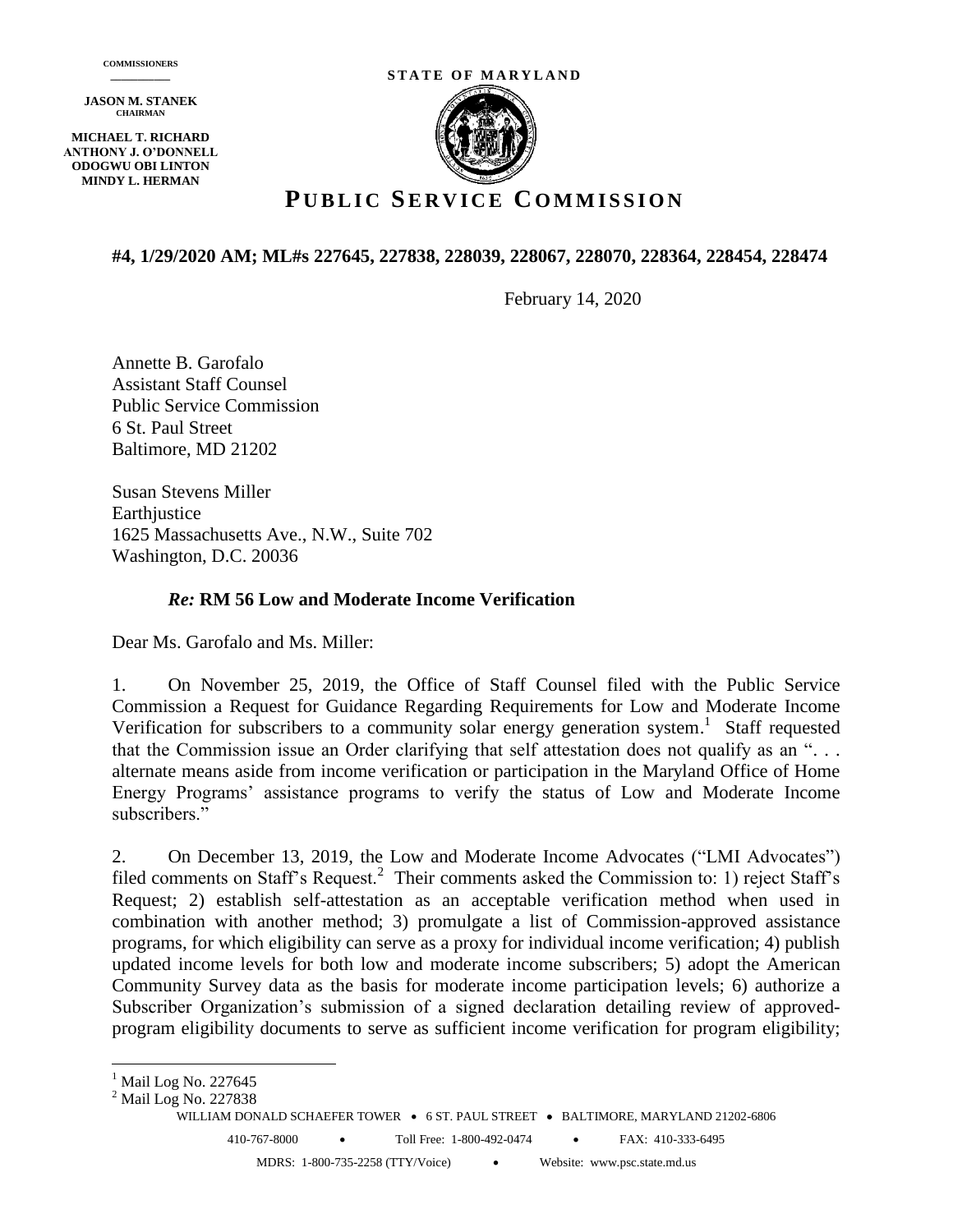and 7) provide a concise guidance document that memorializes the guidelines and is posted to the Commission's website. On January 30, 2020 LMI Advocates filed supplemental information concerning census tracts in response to Commissioners' questions.

3. Comments were also filed by the Maryland Energy Administration,<sup>3</sup> the Office of People's Counsel,<sup>4</sup> and Nexamp.<sup>5</sup>

### **Commission Decision**

4. After considering this matter at the January 29, 2020, Administrative Meeting, the Commission makes the following findings concerning income self-attestation for LMI participation in community solar energy generation systems.

5. For establishing low-income participation, the Commission adopts federal poverty levels ("FPL") found at [https://aspe.hhs.gov/poverty-guidelines,](https://aspe.hhs.gov/poverty-guidelines) as updated annually. For establishing moderate income participation the Commission adopts the American Community Survey data found at [https://www.census.gov.content/dam/Census/library/publication/2019/acs/acsbr18-](https://www.census.gov.content/dam/Census/library/publication/2019/acs/acsbr18-01.pdf) [01.pdf,](https://www.census.gov.content/dam/Census/library/publication/2019/acs/acsbr18-01.pdf) as updated annually. The Commission declines the LMI Advocates request to publish these income levels on the Commission website at this time.

6. The Commission finds that self-attestation plus proof of participation in any of the following programs is sufficient to qualify as an "alternate means" to verify LMI status under COMAR 20.62.03.03D.

### *Low-income programs:*

- MD Energy Assistance Program (175% of FPL)
- Supplemental Nutrition Assistance Program ("SNAP")(130% of FPL)
- Medicaid (138% of FPL)
- HeadStart (175% of FPL)
- Free and Reduced Meals Free Meals (130% of FPL)
- Documentation of affordable housing residency as long as Housing Authority certifies that 85% of residents qualify as low- income
- Low Income Home Energy Assistance program (LIHEAP)(150% of FPL)

### *Moderate-income programs:*

- Free and Reduced Meals Reduced meals (185% of FPL)
- EmPOWER Maryland (200% of FPL)
- Fuel Fund of Maryland (200% of FPL)

 $\overline{a}$ <sup>3</sup> Mail Log Nos. 228039, 228454, 228474

<sup>4</sup> Mail Log No. 228067.

 $<sup>5</sup>$  Mail Log No. 228070.</sup>